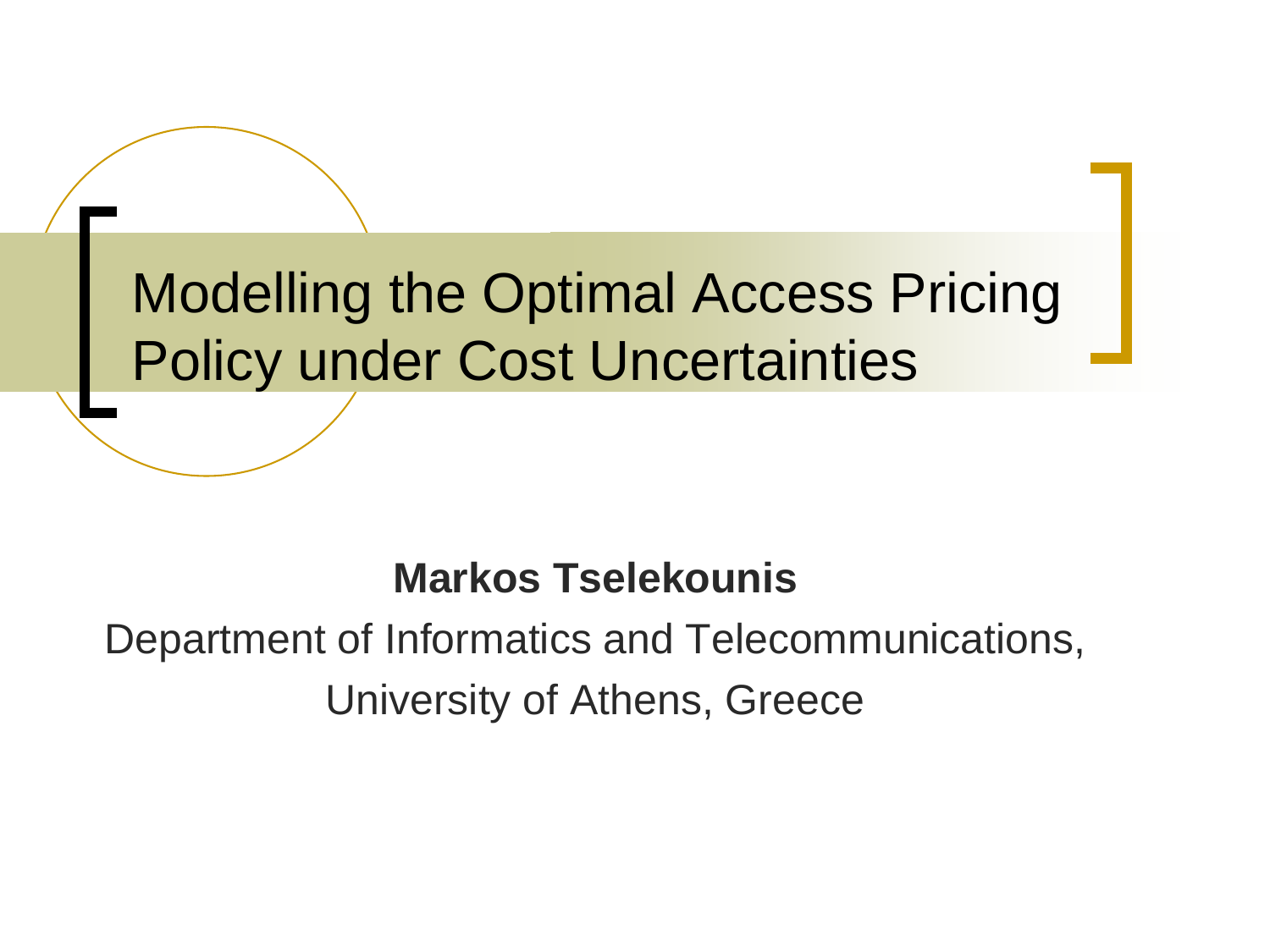#### The one-way access pricing problem



- One-way access (or the access model) concerns the provision of bottleneck inputs by an incumbent network provider to new entrants (Vogelsang, 2003)
- Regulator's problem: Setting the access price that
	- $\triangleright$  encourages the right amount of entry
	- $\triangleright$  encourages efficient network investment
	- maximizes social welfare

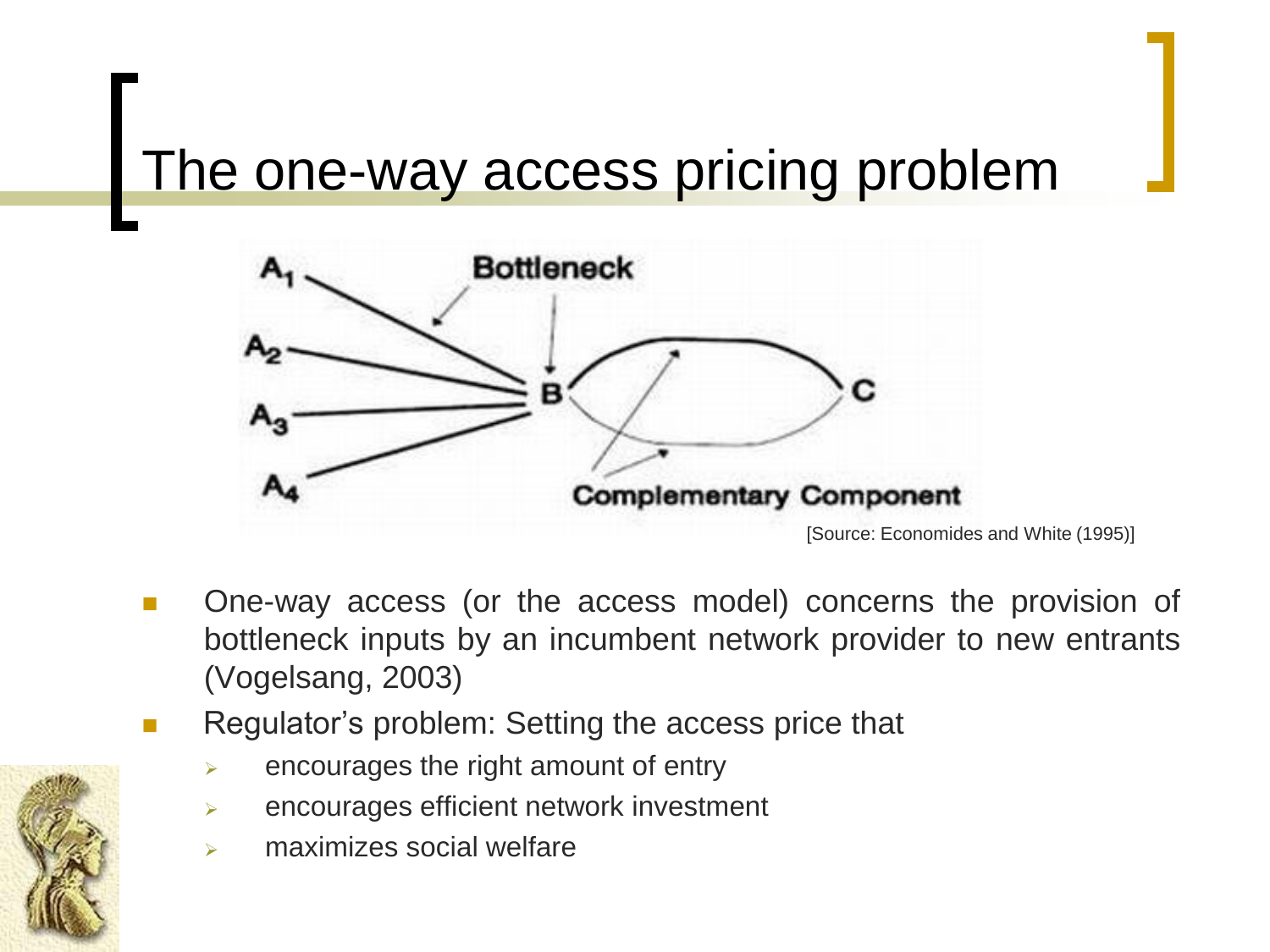# The best theoretical situation

- **The best theoretical situation (the first best) maximizes social** welfare. The regulator should follow a marginal rule:  $P = c_b + c_a$  and  $a = c_a$
- **Hence**,  $\pi_i^* = (a^* c_a)q_e^* F = -F$  and  $\pi_e^* = (c_a a^*)q_e^* = 0$
- $\blacksquare$  The first best cannot be attained!!!
- **This result applies to every type of competition between the providers** in the retail market
- If the government does not subsidize the incumbent for its loss, the regulator should seek for the next best situation (second best)



 The second best maximizes social welfare subject to the nonnegativity of the incumbent's profits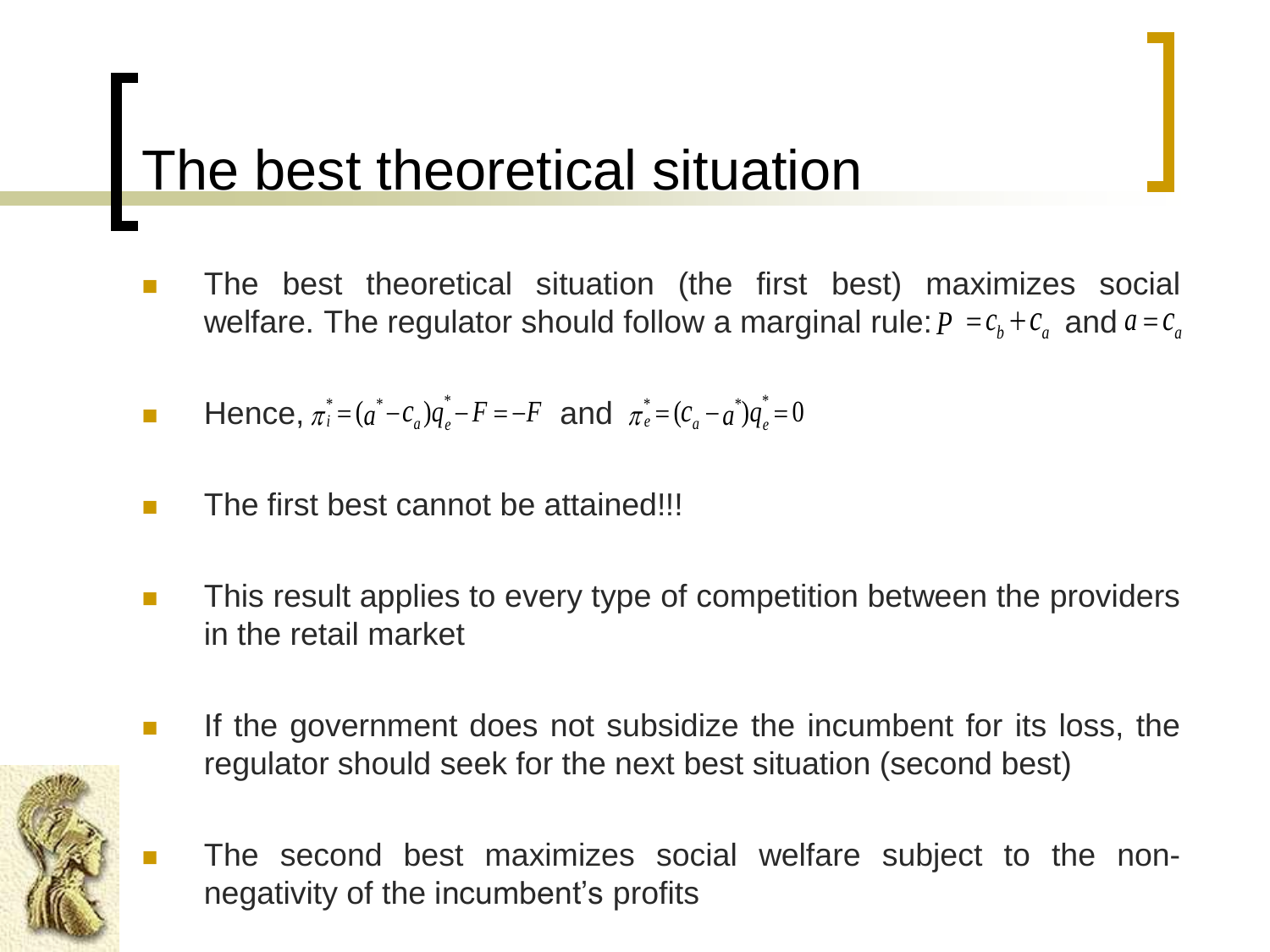#### Second best

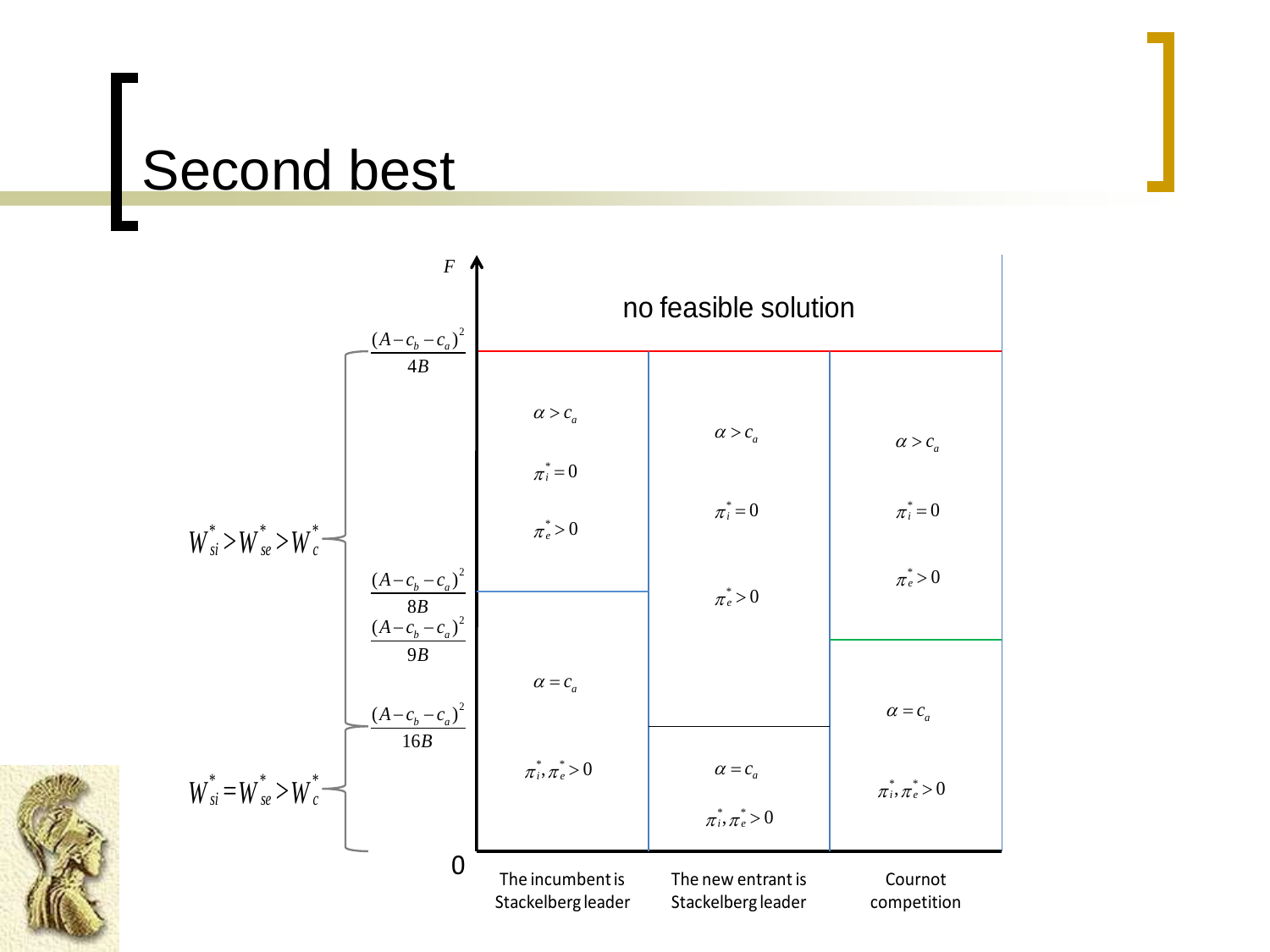## Regulatory implications (1)

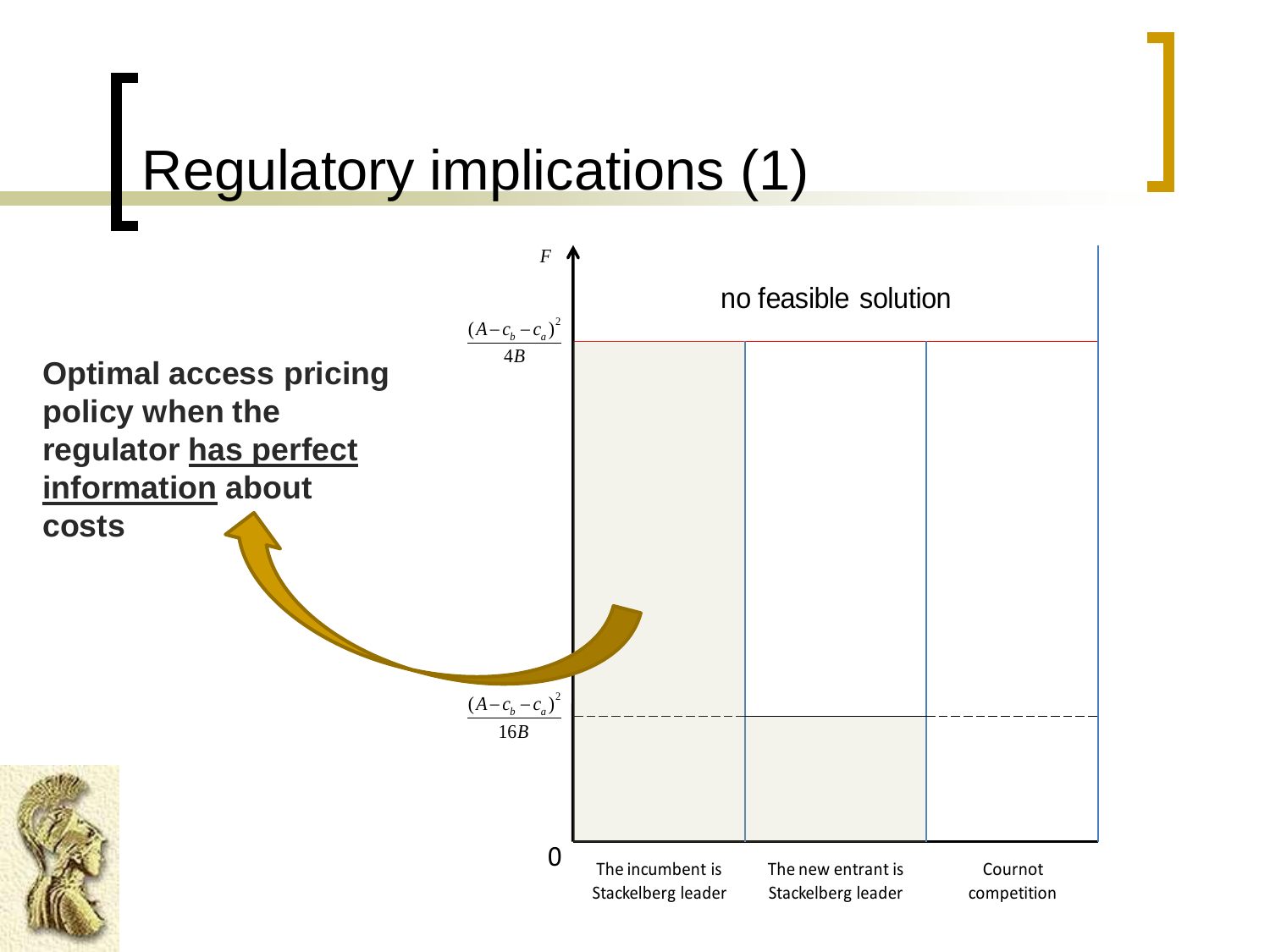## Regulatory implications (2)

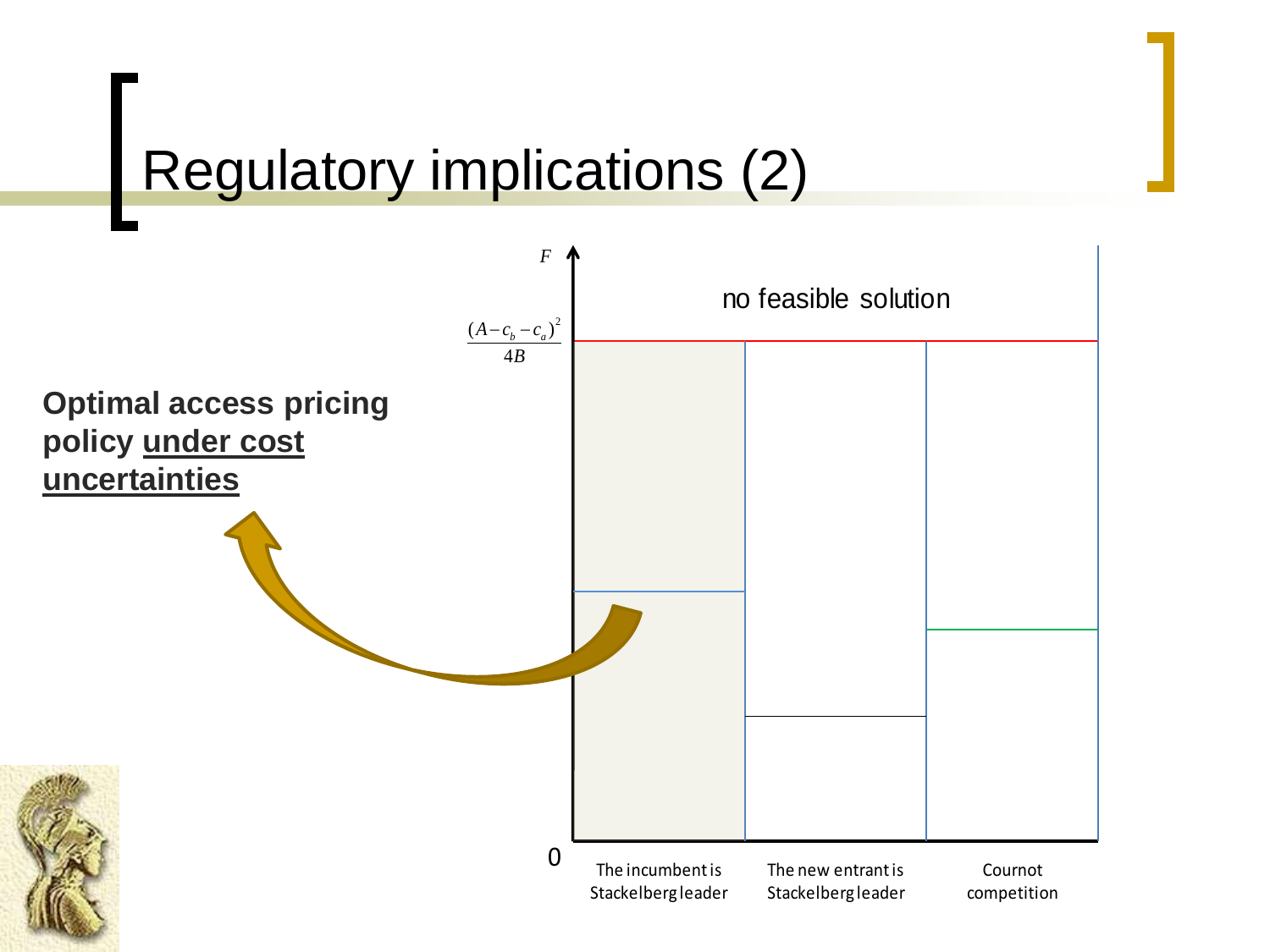# Conclusions

- **The first best cannot be attained**
- The type of competition does not affect the results derived by the first best
- The optimal access price is affected by
	- $\triangleright$  the height of the fixed cost
	- the marginal cost of production
	- demand parameters
- **Under cost certainty** 
	- if the regulator knows that  $0 \leq F \leq \frac{(A-c_b-c_a)^2}{\sqrt{1-\frac{(A-c_b-c_a)^2}{2}}}$ , it should allow either the incumbent or the new entrant to be the Stackelberg leader Figure 1.6B<br>
	if the regulator knows that  $0 \le F \le \frac{(A - c_b - c_a)^2}{16B}$ <br>
	the new entrant to be the Stackelberg leader<br>
	if the regulator knows that  $\frac{(A - c_b - c_a)^2}{16B} < F \le \frac{(A - c_b)^2}{16B}$ <br>
	Under cost uncertainties the regulator<br> 16  $F \leq \frac{(A - c_b - c_a)}{a}$ *B*  $\leq F \leq \frac{(A-c_b-c_a)}{16}$
	- if the regulator knows that  $\frac{(A-c_b-c_a)^2}{(A-c_b-c_a)^2}$ , it should allow the incumbent to be the Stackelberg leader  $\frac{(A-c_b-c_a)^2}{(B-c_b-c_a)^2}$   $\leq F \leq \frac{(A-c_b-c_a)^2}{(B-c_a)^2}$  $\frac{(c_b - c_a)}{16B} < F \leq \frac{(A - c_b)}{4}$  $\frac{(A - c_b - c_a)^2}{(A - c_b)^2} < F \leq \frac{(A - c_b - c_a)^2}{(A - c_a)^2}$  $\frac{-c_a}{B}$  <  $F \leq \frac{(A - c_b - A)}{4B}$ CREIDEIY IEQUEI<br> $\frac{-c_b - c_a^2}{16R} < F \leq \frac{(A - c_b - c_a^2)^2}{4R}$
	- Under cost uncertainties the regulator should allow the incumbent to be